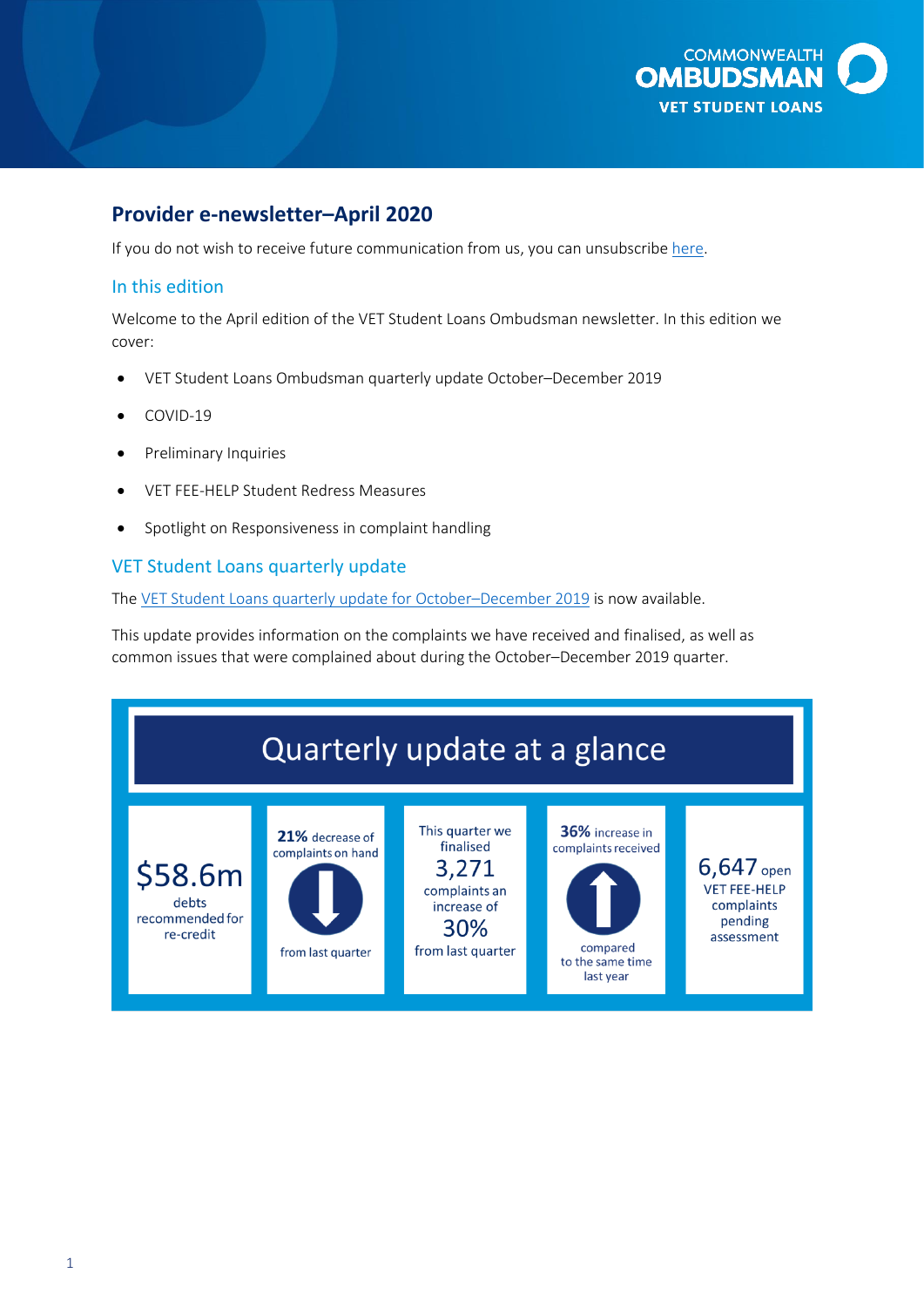# COVID-19

This newsletter comes to you at a time when the world is experiencing extraordinary disruption due to the novel coronavirus (COVID-19) pandemic. We would like to reassure you that we are still providing external complaint handling services, including about complaints arising from COVID-19.

Although we are not accepting face-to-face appointments with students at present, we can receive complaints by phone and online. It may take longer than usual for us to contact students regarding their complaints due to government wide resources being focussed on the delivery of essential services to the Australian public. We will try to be as flexible as possible when investigating complaints, for example by ensuring that our requests for information are as brief and well targeted as possible, and by providing extensions of time for providers to respond to requests if necessary.

Please email us at [VET.studentloans@ombudsman.gov.au](mailto:VET.studentloans@ombudsman.gov.au) with any questions. We will remain in touch throughout this period through our e-newsletter, and extend our thoughts to all those affected by the virus.

### Preliminary Inquiries

When we receive a complaint, sometimes we make a preliminary inquiry with the provider to help us assess whether the complaint warrants an investigation. A preliminary inquiry can help us figure out early on whether a complaint is straightforward, or whether additional evidence and research will be required. It can also provide early indicators that we will not be able to achieve the remedy or outcome that the complainant is seeking, or that the provider has fulfilled their responsibilities and no investigation is needed.

The aim of a preliminary inquiry is to reduce the amount of time taken to process the complaint and reach a quicker outcome for everyone. If, following the preliminary inquiry stage, we believe an investigation is required, the information obtained at preliminary inquiry may help us formulate our questions and reduce the time and resources needed in the investigation.

The majority of our preliminary inquiries result in us declining to investigate the complaint. This is often because the student has not yet exhausted the complaints and appeals process with the provider, or the provider has forwarded evidence to us that suggests our Office does not need to investigate.

The remainder of cases that continue to be assessed after a preliminary inquiry has been made are those in which the provider confirms the student has exhausted the internal complaints and appeals process; and we find that there are circumstances that warrant further investigation.

If you are asked to provide information as part of a preliminary inquiry from our Office, you can assist by providing all information requested within the timeframe specified. This will help us to determine whether to investigate the complaint or not.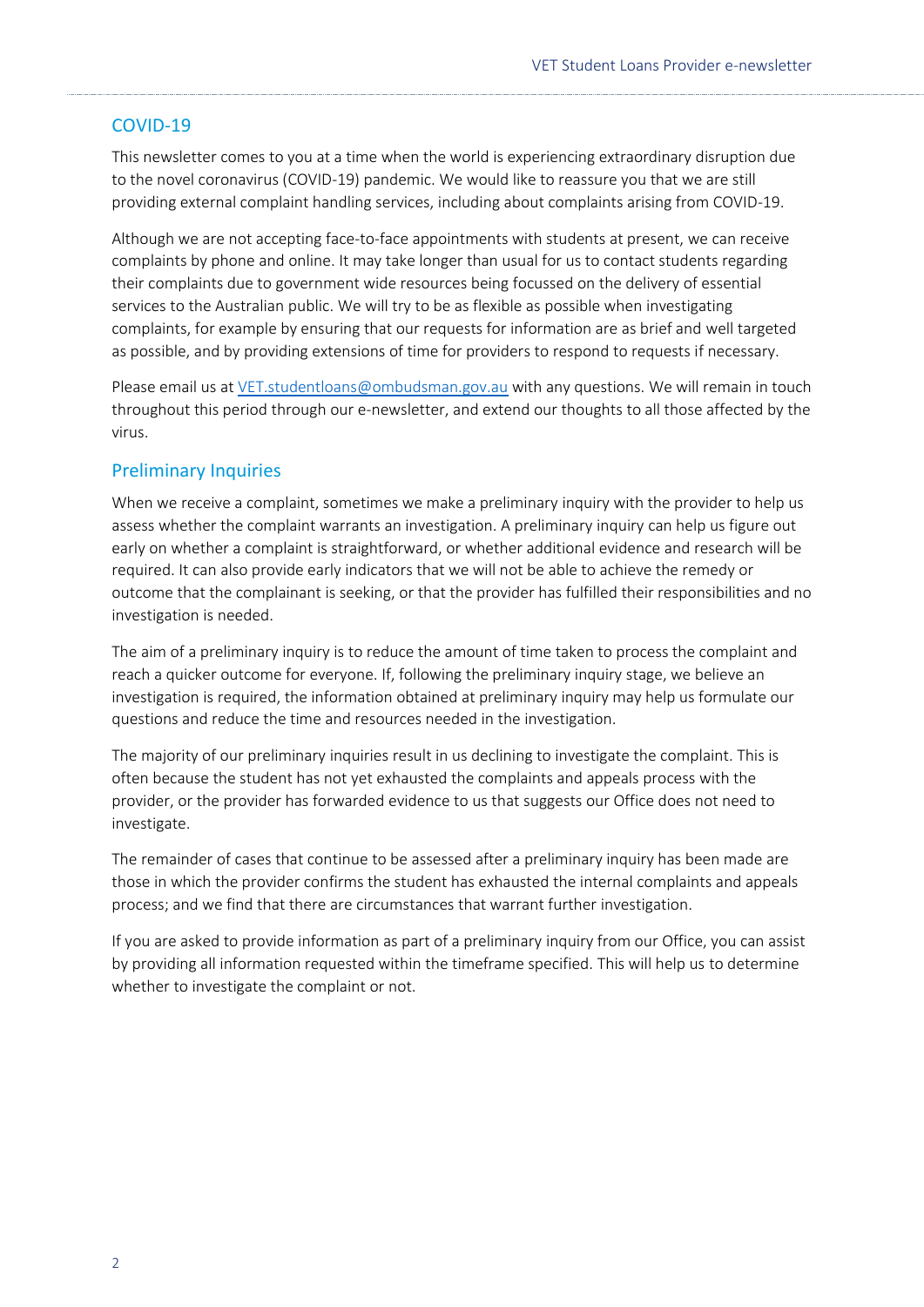# VET FEE-HELP Student Redress Measures

On 1 January 2019, the VET FEE-HELP Student Redress Measures came into effect. The measures provide a remedy for students who, due to the inappropriate conduct of their VET provider, incurred debts under the VET FEE-HELP scheme.

Under the redress measures, we assess complaints and decide whether we will make recommendations to the Department of Education, Skills and Employment<sup>1</sup> (the department) to remove individual VET FEE-HELP debts.

As at 31 December 2019, we had recommended the removal of VET FEE-HELP debts for 3,447 complaints, comprising 21,503 units of study under the redress measures. The total value of this debt was \$58.6 million, including \$48.8 million in tuition fees and \$9.8 million in loan fees.

If you have any questions about this process, you can email us at [VET.StudentLoans@ombudsman.gov.au](mailto:VET.StudentLoans@ombudsman.gov.au)

# Spotlight on: Responsiveness in complaint handling

When we talk about responsiveness in complaint handling, we are referring to an organisation's ability to adequately respond to the complainant's circumstances, background or needs. An obvious way is by having adequate complaint handling staff, but sometimes a complainant will have less typical needs.

These needs can be related to vulnerabilities with communication skills, organisational skills, learning difficulties, dealing with bureaucracy, and fear of making trouble.



Acknowledging that your organisation will need appropriate strategies can assist you in identifying improvements to support complainants and increase your responsiveness.

For complainants with challenges in communicating, using staff who can communicate simply, slowly and patiently, and who are trained to check understanding can be very helpful. If the complainant requests that you deal with another party on their behalf, having processes and policies in place supported by appropriate forms and documentation can assist your organisation in responding well.

To assist students who have anxiety around complaining, it can be helpful to make avenues available for them to give anonymous feedback or make suggestions. Having information around the campus such as posters or brochures indicating that your organisation welcomes complaints, that complaints are treated confidentially, and explaining the process can help to reframe 'complaining' as a positive activity.

Consider the complaints system in your own organisation. Can you think of any ways to improve its responsiveness to students?

You can read more about complaint handling in our [Better Practice Guide to Complaint](https://www.ombudsman.gov.au/__data/assets/pdf_file/0020/35615/Better-practice-guide-to-complaint-handling.pdf) Handling on the [Commonwealth Ombudsman website.](https://www.ombudsman.gov.au/How-we-can-help/overseas-students)

**.** 

 $1$  This department was known as the Department of Employment, Skills, Small and Family Business prior to 1 February 2020.